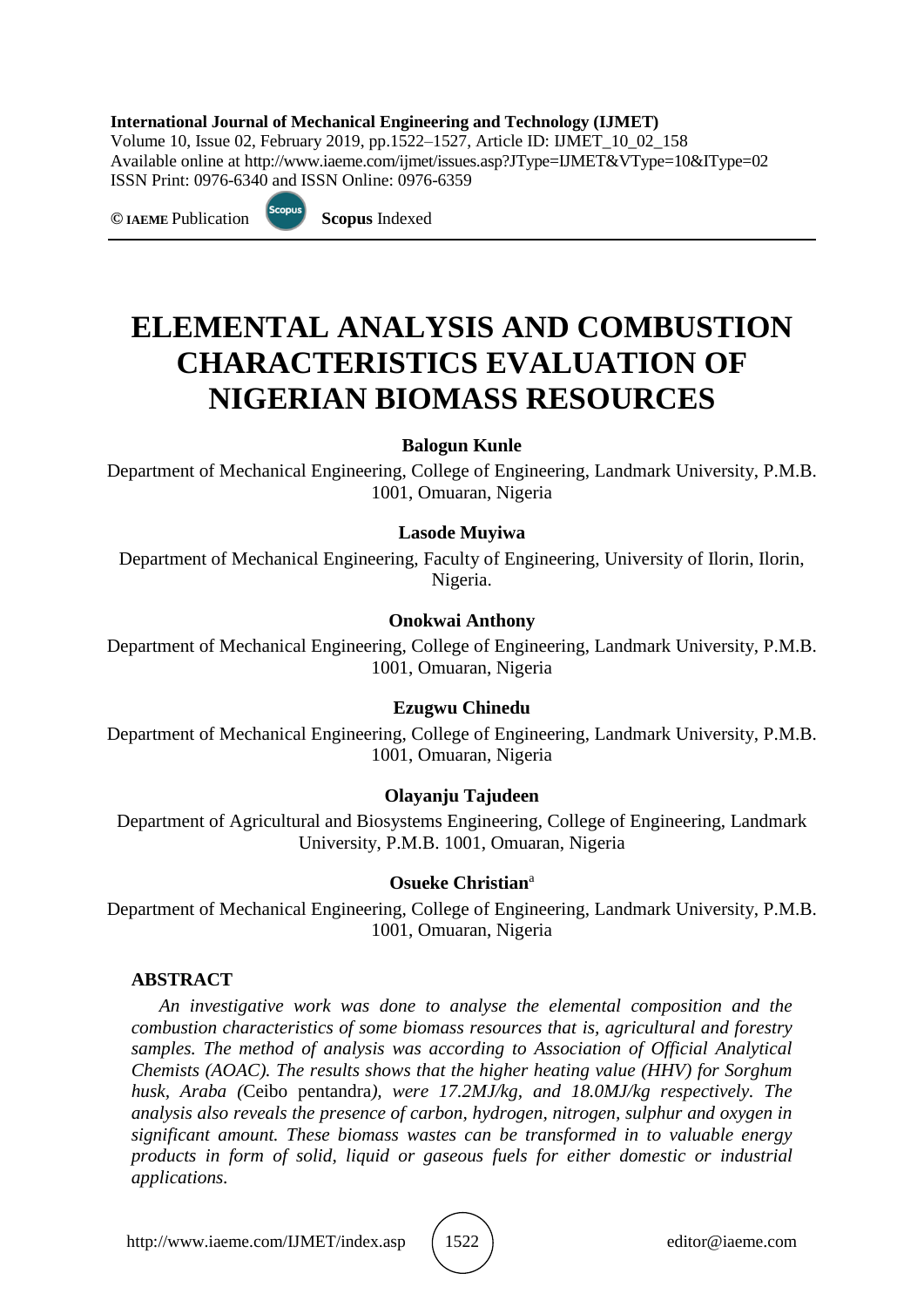**Key words:** biomass, combustion, elemental analysis, heating value, Nigeria.

**Cite this Article:** Balogun Kunle, Lasode Muyiwa, Onokwai Anthony, Ezugwu Chinedu, Olayanju Tajudeen and Osueke Christiana, Elemental Analysis and Combustion Characteristics Evaluation of Nigerian Biomass Resources, International Journal of Mechanical Engineering and Technology, 10(02), 2019, pp. 1522–1527 [http://www.iaeme.com/IJMET/issues.asp?JType=IJMET&VType=10&IType=0](http://www.iaeme.com/IJMET/issues.asp?JType=IJMET&VType=10&IType=)2

# **1. INTRODUCTION**

Bioenergy research and development in developed economies has reached an advanced stage and its deployment is on a gradual increase [1]. A number of power plants, namely, the Gelderland power station [2] in the Netherlands, German power plants [3], Varnamo demonstration plant in Central Sweden [4] and the 75MW Bay Front plant in Wisconsin [5], are all existing and functional models. On the contrary, in many developing nations, the utilization of biomass resources is still very primitive and mostly limited to domestic purposes [6].

Generally, the enormous availability and diversity of biomass residues in the form of agricultural or forestry by-products make the bioenergy option an attractive renewable energy source. For instance crop and wood processing residues available in the United States of America annually is estimated to be 278 million and 107.3 million dry tons respectively [7]. Sadly, the huge biomass residues in Nigeria are either burnt in open air or disposed off into the waterways or drainage systems [8, 9]. This represents a huge potential for energy generation that could expand the country's supply energy mix and ensure environmental sustainability. Typically, biomass is reputed for its zero net CO<sub>2</sub> contribution to the environment and this is a major boost to reverse the devastating global warming phenomena [10, 11]. Again, it has a merit of being suitable for establishment as an off-grid small scale plants in rural and semi-rural areas. Furthermore, the use of biomass emits low levels of  $NO<sub>x</sub>$  and  $SO<sub>2</sub>$ , reduces the occurrence of acid rain, conserves natural resource and mitigates some ecological challenges.

The elemental properties and energy contents of various biomass resources have been researched into widely. Chinnawala [12] undertook a proximate and ultimate analysis, and also evaluated the energy values of several agricultural and forestry samples, while Jekayinfa and Omisakin [13] determined the chemical composition of some agricultural wastes and subsequently used it to evaluate their higher and lower heating value. Enweremadu *et al.* [14]; Fapetu [15]; Singh *et al.* [16] evaluated the energy potentials of soy-bean and cowpea, charcoal, and rice husk respectively. Research, design and development of biomass driven energy systems is often necessarily preceded by investigation into the chemical and combustion properties of biomass resources. This work therefore sought to undertake an analysis of the chemical composition and an evaluation of the combustion characteristics of some tropical agricultural and forestry resources.

# **2. MATERIALS & EXPERIMENTAL PROCEDURES**

# **2.1. Sample Collection and Preparation**

The biomass waste samples, Araba (*Ceibo pentandra*) and Sorghum husks, were gathered from a wood processing plant and farm site in Ilorin, Nigeria. The forestry material was processed in to particle sizes less than 1 mm using a Planing machine and Sieve, while the agricultural materials were ground using a Grinder incorporated with a 2mm sieve. The elemental analysis and determination of the combustion characteristics were carried out at a laboratory in Moor Plantation, Ibadan, Nigeria.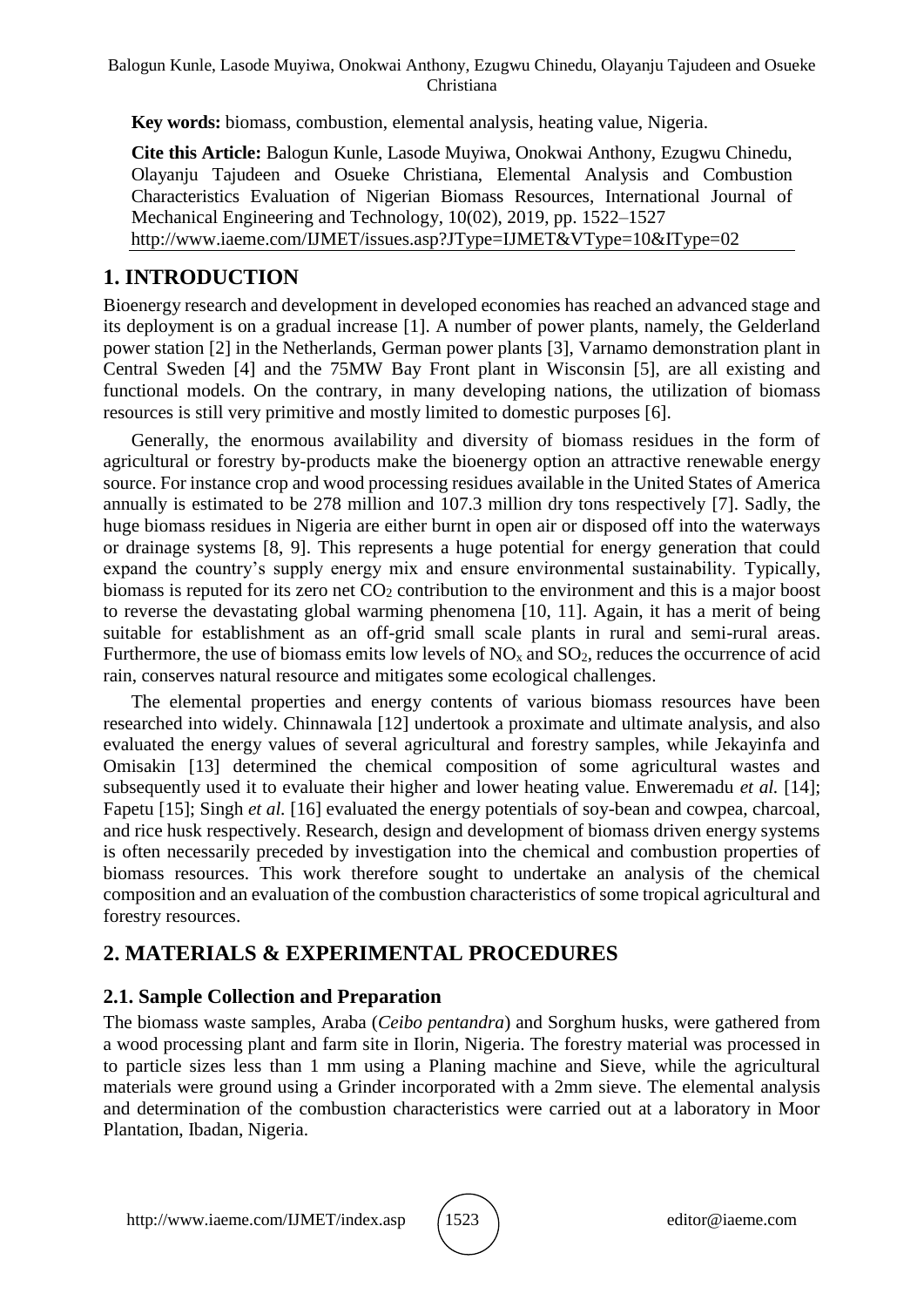Elemental Analysis and Combustion Characteristics Evaluation of Nigerian Biomass Resources

# **2.2. Methods**

## *2.2.1 Elemental Analysis*

The elemental analysis is the weight fraction of the following elements; carbon, hydrogen, nitrogen, sulphur and oxygen. The methods used were according to Association of Official Analytical Chemists (AOAC, 1998), Walkley [17] and Jekayinfa and Omisakin [13].

## *2.2.2. Combustion Characteristics*

The parameters under the thermal energy evaluation were determined using the recommended guidelines provided by the Association of Official Analytical Chemists (AOAC, 1998). The pieces of equipment used were a Muffle furnace, an Oven, an Analytical balance, crucibles, and desiccators.

# *2.2.2.1. Ash Content*

For the ash content determination, 2.0g of the sample was combusted at a temperature of 550°C in a Muffle furnace for 4 hours.

# *2.2.2.2. Moisture Content and Dry Matter*

The moisture content and dry matter were determined by measuring 2.0g of sample in to a crucible, which had been previously ignited and weighed, and was placed in an oven for 24hours at a temperature of 100°C. This was allowed to dry to a constant weight. The moisture content was calculated as the difference between 100% and the percentage of dry matter.

# *2.2.2.2. Thermal Energy Content*

The energy values of the samples were determined using a Gallenkamp Ballistic Bomb Calorimeter. A calibration constant was obtained using the value of heat released by Benzoic Acid. This was subsequently used in determining the calorific value of the sample after which 0.25g of the sample was burnt off in excess oxygen.

# **3. RESULTS AND DISCUSSIONS**

# **3.1. Elemental Analysis**

The elemental analysis provides useful information about the elemental composition of biomass, which includes %Carbon (C), %Hydrogen (H), %Oxygen (O), %Sulphur (S), and %Nitrogen (N).

|   | Agricultural<br>Samples | <b>Forestry Samples</b> |
|---|-------------------------|-------------------------|
|   | Sorghum Husk            | Araba                   |
|   |                         | (Ceibo pentandra)       |
|   | 31.60                   | 15.20                   |
| н | 5.80                    | 4.53                    |
| N | 2.94                    | 1.33                    |
| S | 0.14                    | 3.07                    |
|   | 55.52                   | 73.11                   |

## **Table 1:** Elemental Analysis of Agricultural and Forestry Samples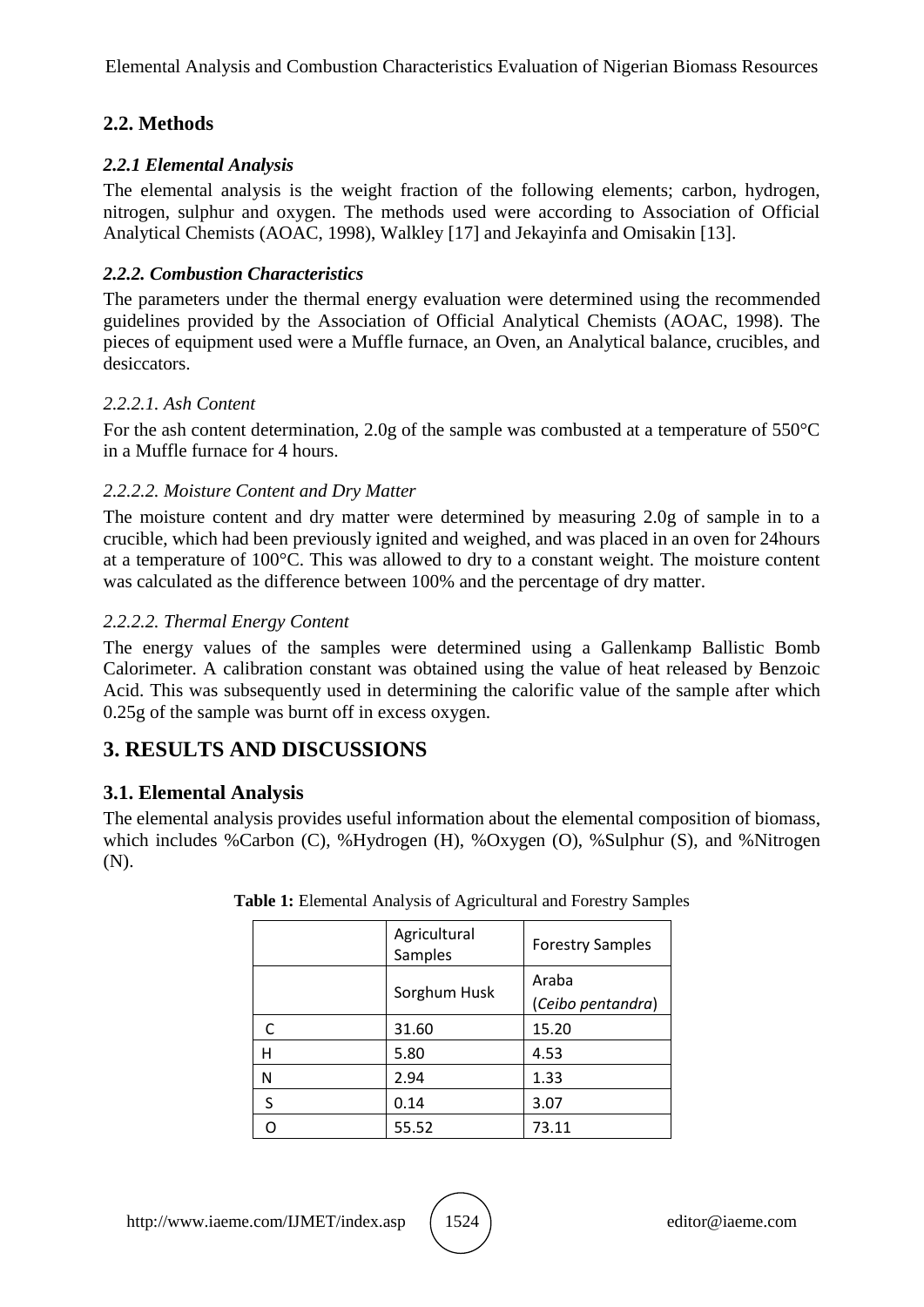#### Balogun Kunle, Lasode Muyiwa, Onokwai Anthony, Ezugwu Chinedu, Olayanju Tajudeen and Osueke Christiana

The results for the chemical composition of some agricultural and forestry resources are presented in Table 1. The table shows that the hydrogen content for all the biomass resources ranges between  $4 - 6\%$ . These values, particularly for the wood species, agree with the limits presented in other research publications [12, 18].

The nitrogen content in each of the biomass type under study is less than 3%. Relatively, they are comparable with the value obtained for some coal, 1.2% [19, 20]. They are also in conformity with results from similar studies for some agricultural wastes [13]. The significance of the amount of nitrogen in biomass is hinged on the fact that fuel bound nitrogen is a major culprit in the liberation of oxides of nitrogen  $NO<sub>x</sub>$  from biomass combustion processes [21, 22].

The table also shows that Sorghum husk has the lower sulphur content, 0.14%, while *Ceibo pentandra* has 3.07%. Sorghum husk has a promising prospect for bioenergy purposes because of its relatively low Sulphur content that makes it environmentally compatible.

|                                 | <b>Agricultural Samples</b> | <b>Forestry Samples</b> |
|---------------------------------|-----------------------------|-------------------------|
|                                 | Sorghum Husk                | Araba                   |
|                                 |                             | (Ceibo pentandra)       |
| Higher heating value<br>(MJ/kg) | 17.2                        | 18.0                    |
| % Ash content                   | 4.00                        | 2.76                    |
| Moisture content                | 9.00                        | 6.87                    |
| Dry matter                      | 91.00                       | 93.13                   |

Table 2: Combustion Characteristics of Agricultural and Forestry Samples

Table 2 shows the combustion characteristics of the agricultural and forestry resources under investigation. Sorghum husk has the lower higher heating value, 17.2 MJ/kg, while *Ceibo pentandra* has the higher value. The heating values obtained for *Ceibo pentandra* is comparable to that of Casuarina, 18.77MJ/kg and that of Sorghum to that of Sudan grass, 17.39MJ/kg [12]. By implication, any of the forestry resources can be propagated with the aim of utilizing them for energy generating purposes, while Sorghum husk, hitherto waste materials, can be turned to energy producing raw materials.

The ash content for Sorghum husk, 4%, is the relatively higher and it is typical of most agricultural wastes  $(2 - 7\%)$  as reported in literature [20]. High ash content is a major drawback from the view point of energy related applications. The results of ash content value 2.76% for Araba lie within the limit (about 5%) published for wood grown in the tropics.

The hydrogen to carbon ratio for Sorghum husk, and Araba, are 5.45, and 3.36 respectively as shown if Figure 1. In some bio-oil production through thermochemical processes such high H/C ratio are undesirable and makes bio-oil upgrade and/or feedstock pretreatment a necessity.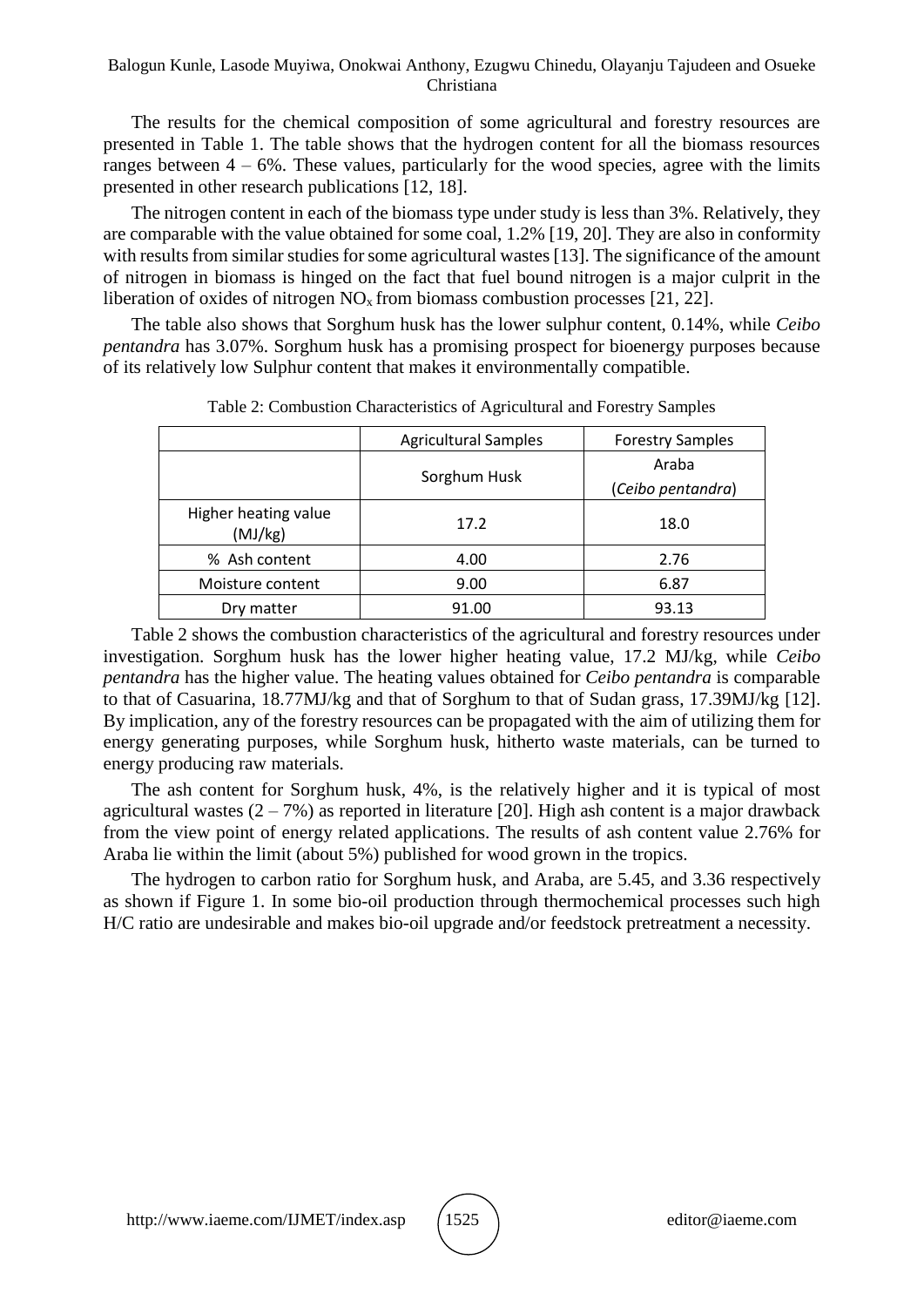

Figure 1: Hydrogen to Carbon (H/C) Ratio of Some Agricultural and Forestry Samples

# **4. CONCLUSION**

The calorific values obtained, 17.2 MJ/kg and 18.0 MJ/kg, for the biomass samples make them attractive renewable fuel source. Though the ash content for the agricultural residue is slightly high, that of the forestry sample is quite moderate make it a viable feedstock for thermal processes. It can also be concluded that carbon, hydrogen, sulphur, nitrogen and oxygen are present in the biomass resources under study at amount comparable to existing values in literature. The sulphur content for all biomass resources is less than 5%, while nitrogen content is less than 3%. These analyses add to the data base of energy generating potentials of agricultural and forestry resources.

# **REFERENCES**

- [1] IEA Energy Technology Essentials (2007)
- [2] van Loo, S. and Koppejan, J. (2002) Handbook of Biomass Combustion and Co-Firing. Enschede, Netherlands.
- [3] Richers, U., Scheurer, W., Seifert, H. and Hein, K.R.G. (2002). Present status and perspectives of co-combustion in German power plants.[online] Forschungszentrum Karlsruhe GmbH, FZKA 6686.
- [4] Weinzierl, -Ing. K., Äijälä, M, Sandin, O. O., Luxhoi, F., Doets, N., Jaud P., Lemmens, Ir. J.P., Mendez De Vigo, I., Dodero, G., Almiro, R., and Heinonen O. (2000) Power production from biomass.[online] Thermal Generation Study Committee, Union of the Electricity Industry- EURELECTRIC, Brussels, Belgium.
- [5] Bauen, A., Woods, J. and Hailes, R. (2004) Bioelectricity Vision: achieving 15% of electricity from biomass in OECD Countries by 2020. [online] Imperial College London, Centre for Energy Policy and Technology and E4tech (UK) Ltd.
- [6] Lukman, R. (2003) National energy policy. [online] Energy Commission of Nigeria, Federal Republic of Nigeria.
- [7] Inman, R. (1981) 'The potential biomass resource base' in Reed T. B. (Ed) Biomass Gasification: Principles and Technology, Noyes Data Corporation Park Ridge, New Jersey, USA.
- [8] E.K. Peng and M.A. Malek, Biomass Carbon Stock Change from Major Crops Cultivated on Agricultural Land in Sarawak, International Journal of Civil Engineering and Technology (IJCIET) 9(11), 2018, pp. 728–736.